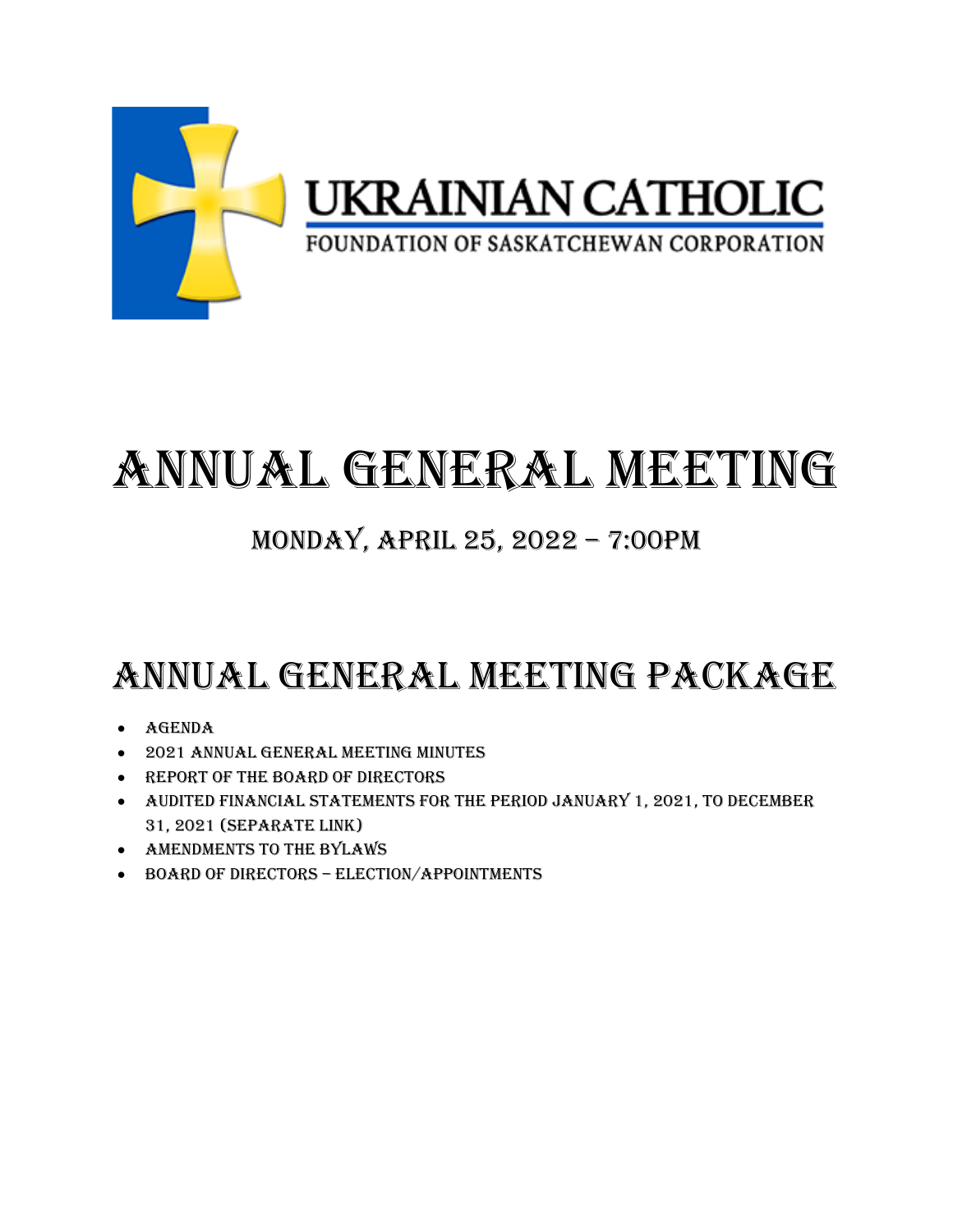**Date: Monday, April 25, 2022 Time of Meeting:** 

- **7:00pm - Access to Zoom/Registration.**
- **7:30pm - Annual General Meeting Commences**

**Location: Virtual Meeting Held Via Zoom Meeting Facility** 

#### **AGENDA**

- 1. Call to Order 7:30pm
- 2. Opening Prayer
- 3. Confirmation of the Number of Voting Delegates
- 4. Appointment of Chair and Recording Secretary
- 5. Adoption of the Agenda
- 6. Introduction of Ukrainian Catholic Foundation of Saskatchewan Board of Directors
- 7. Adoption of the Ukrainian Catholic Foundation of Saskatchewan Corporation Annual General Meeting Minutes held on March 22, 2021
- 8. Presentation of Reports
	- 8.1 Report from the Board of Directors
	- 8.2 Financial Statement Report, and Approval of Audited Financial Statements for the Fiscal Period January 1, 2021, to December 31, 2021.
- 9. Old Business
- 10. New Business
	- 10.1 Approval of the Proposed Amendments to the Bylaws 6.6, 6.9 and 7.6.
	- 10.2 Appointment of the Auditor for 2022.
	- 10.3 Other, as identified by the Membership
- 11. Election of Board of Directors
- 10. Adjournment and Closing Prayer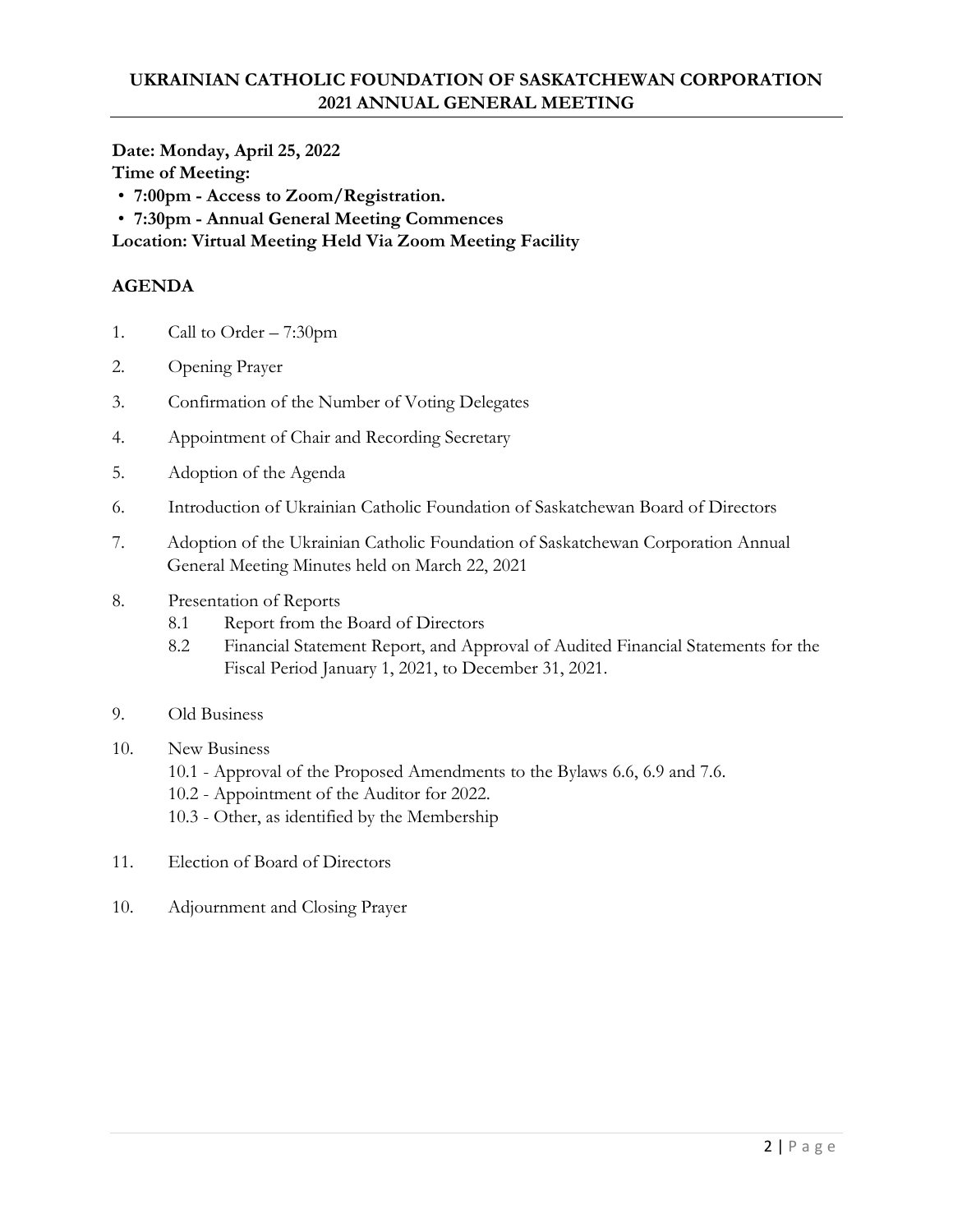#### **AGENDA ITEM – 7: ADOPTION OF THE UKRAINIAN CATHOLIC FOUNDATION OF SASKATCHEWAN CORPORATION ANNUAL GENERAL MEETING MINUTES HELD ON MARCH 22, 2021**

**Ukrainian Catholic Foundation of Saskatchewan Corporation Annual General Meeting – Monday March 22, 2021 Registration: 6:30pm Annual Meeting: 7:00 pm Virtual Meeting held via Zoom with pre-Registration via email (admin@ucfsask.org) or Telephone (653-0138, ext. 223) prior to the Annual General Meeting**

Registered Attendees: Most Rev. Bishop Bryan Bayda, Fr. Ivan Nahachewsky, Geraldine Koban, Larry Danylyshen, Bob Friesen, Ernest Boyko, Morris Smysnuik, Iris Owchar, Teresa Brischuk, Terry Shalley, Glen Lekach, Norbert Wasylenko

Registered Regrets: Doreen Rathgeber, Ernest Uhryn

#### MINUTES

- 1. Call to Order Bob Friesen called meeting to order at 7:00p.m. and ensured that everyone present had registered.
- 2. Opening Prayer: Bishop Bryan Bayda led group in prayer.
- 3. Nomination of Chair and Secretary Motion #1: Nomination of Bob Friesen to act as Chair for the Annual General Meeting. M: Ernest Boyko 2nd: Geraldine Koban. Carried.

Motion #2: Nomination of Iris Owchar as Recording Secretary for the Annual General Meeting. M: Morris Smysnuik 2nd: Geraldine Koban Carried.

- 4. Confirmation of the Number of Voting Delegates: Number of delegates 12 delegates registered and present.
- 5. Adoption of the Agenda: Correction in numbering of Agenda items noted. Motion #3: To adopt agenda as amended. M: Terry Shalley 2nd: Ernest Boyko. Carried.
- 6. Introduction of the Ukrainian Foundation of Saskatchewan Board of Directors

Bob Friesen introduced the Board of Directors of the Foundation established at the November 14, 2020, Annual General Meeting:

- Appointed: Fr. Ivan Nahachewsky, Ernest Boyko, Geraldine Koban, Glen Lekach
- Elected from each Deanery: Larry Danylyshen (Prince Albert), Terry Shalley (Regina), Bob Friesen (Saskatoon), Doreen Rathgeber (Yorkton)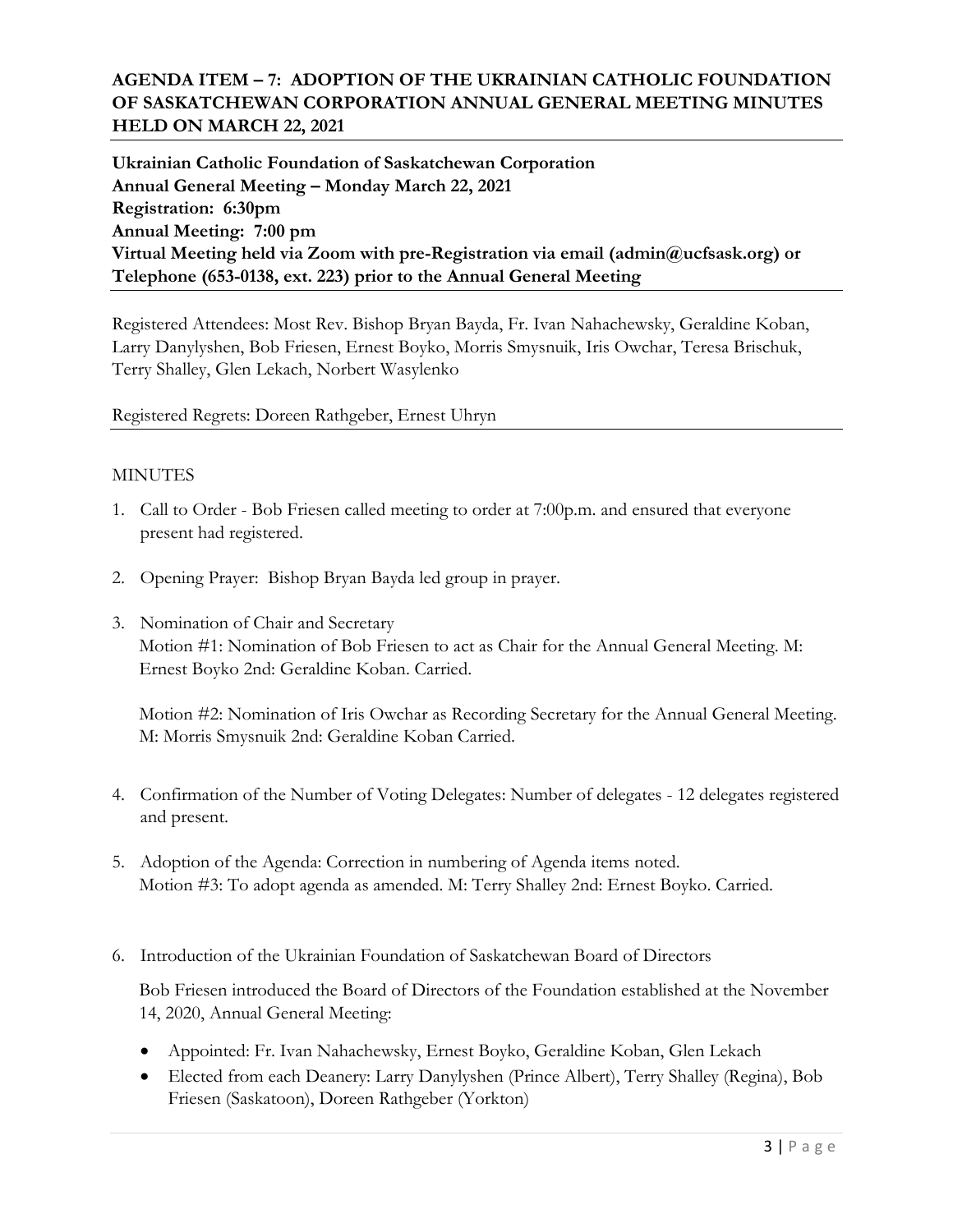7. Adoption of the Ukrainian Catholic Foundation of Saskatchewan Corporation Annual General Meeting Minutes, November 14, 2020.

Correction noted under Agenda item #7. Ukrainian Catholic Foundation of Saskatchewan Corporation Annual General Meeting Minutes held on November 14, 2020: under attendees - "Geraldine Rathgeber" should have read "Geraldine Koban."

Correction noted under Agenda item #10.2. Appointment of the Auditor for 2021: Motion #8: To engage Baker Tilly to audit the financial records for the Ukrainian Catholic Foundation of Saskatchewan Corporation for the year 2021 should have read: #10.2 Appointment of the Auditor for 2020: Motion #8: To engage Baker Tilly to audit the financial records for the Ukrainian Catholic Foundation of Saskatchewan Corporation for the year 2020.

Motion #4: To adopt Minutes of November 14, 2020, as corrected. M: Geraldine Koban 2nd: Ernest Boyko. Carried.

8. Presentation of Reports

8.1 – Report from the Board of Directors – Bob Friesen.

Review of the activities of the Foundation Office during 2020 were presented by Bob Friesen.

Areas to note included: The Annual Eparchial Appeal, "Share the Spirit" Lottery Fundraiser, disbursement of funds under the Grant Fund initiative, Parish Offertory Program, and the Western Ukraine Relief Fund.

An expression of thanks was made to Morris Smysnuik, Executive Director, and Iris Owchar, Office Administrator for their efforts put forth as good stewards. Bob Friesen thanked Board members, staff, and all parishioners throughout the Eparchy for continued support during these uncertain times. He expressed his feelings of pride of the Ukrainian Catholic Foundation of Saskatchewan Corporation in all the efforts that have been undertaken during this time of the COVID-19 pandemic.

Bob also took the time to thank Doreen Rathgeber, outgoing Board member for her service as a member to the Board of Directors. A liturgy of Appreciation will be held for Doreen at St. Mary's (Yorkton) in gratitude for her service to the Corporation.

Motion #5: To accept the Board of Directors Report as circulated. M: Glen Lekach 2nd: Terry Shalley. Carried

8.2 – Financial Statement Report, and Approval of Audited Financial Statements for the Fiscal Period January 1, 2020 to December 31, 2020.

Morris Smysnuik reviewed the Financial Statements, year ended December 31, 2020, with those present. The Independent Auditor's Report produced by Baker Tilly SK LLP had been circulated prior to the meeting and appears on the Foundation website.

Motion #6: Motioned acceptance of Financial Reports as presented. M: Terry Shalley 2nd: Geraldine Koban. Carried

9. Old Business – None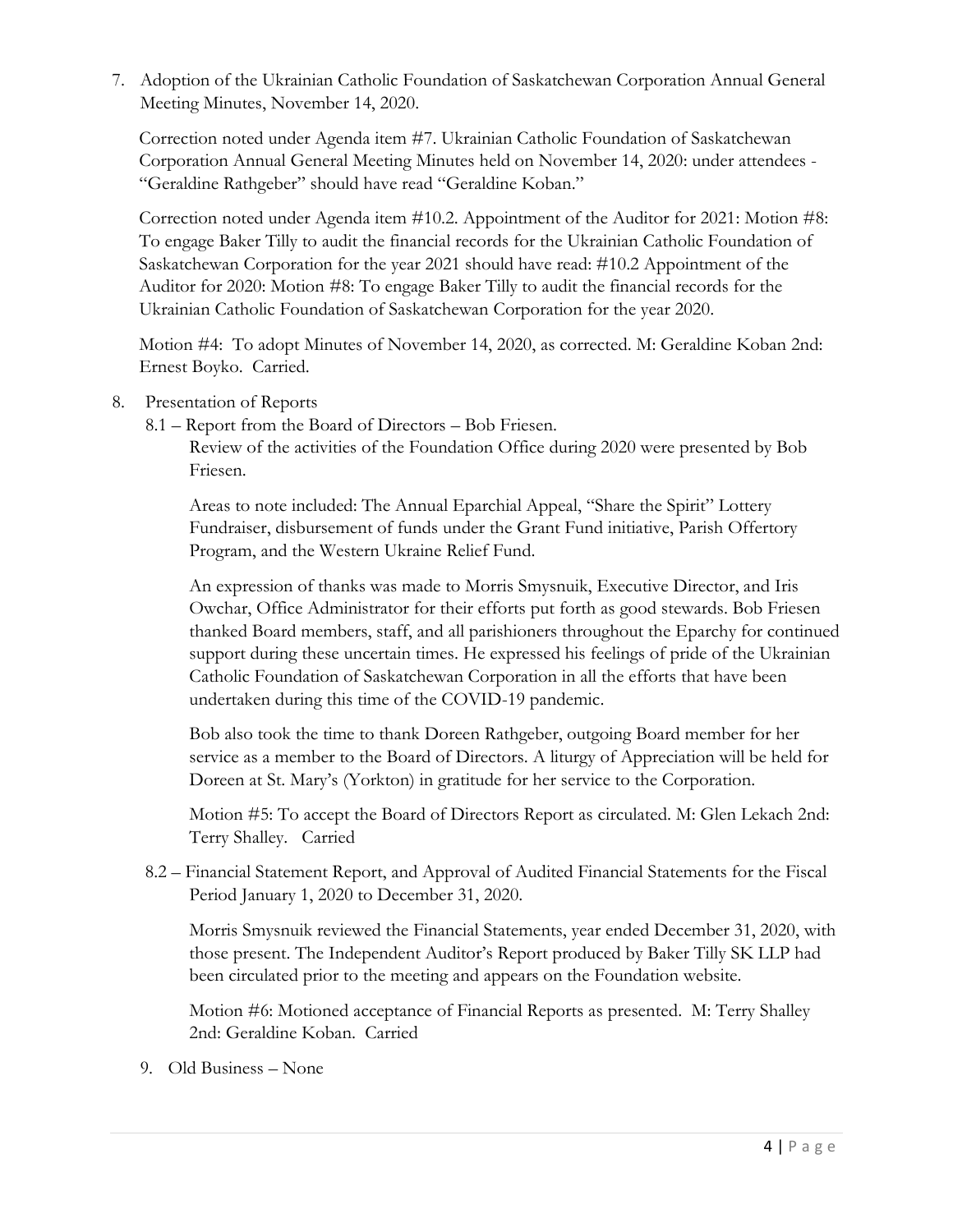#### 10. New Business

10.1 - Approval of Bylaws or Amendment to the Bylaws

Current Bylaw

7.3.2 (c): four (4) Elected Directors, who shall be elected by the Members of the Corporation and who shall, insofar as possible, include one representation from each of the deaneries presided over by the Eparch and within the Eparchy.

Proposed Bylaw to read:

7.3.2 (c): four (4) Elected Directors, who shall be elected by the Members of the Corporation and who shall, insofar as possible, include two representatives from each of the deaneries presided over by the Eparch and within the Eparchy.

Reason for change: The Eparchy of Saskatoon changed its Deanery structure from having 4 Deaneries (Prince Albert; Regina; Saskatoon; Yorkton) to 2 Deaneries (Saskatoon; Yorkton). The Foundation still wants to maintain 4 elected members to the Board from the Deaneries. Therefore, the Board simply increased the number of elected members from 1 representative from each of the 4 Deaneries to 2 representatives from each of the 2 Deaneries.

Motion #7: To pass the amended Bylaw 7.3.2 (c): four (4) Elected Directors, who shall be elected by the Members of the Corporation and who shall, insofar as possible, include two representatives from each of the deaneries presided over by the Eparch and within the Eparchy. M: Ernest Boyko 2nd: Fr. Ivan Nahachewsky. Carried Unanimously.

#### 10.2 Appointment of Auditor for 2021

Motion #8: To engage Baker Tilly to audit the financial records for the Ukrainian Catholic Foundation of Saskatchewan Corporation for the year 2021. M: Terry Shalley 2nd: Geraldine Koban. Carried.

#### 10.3 Other as identified by Membership.

Topic of the adjudication process that is involved with the awarding of funds under the Grant Fund Initiative was raised. Concern was expressed over a parish/mission requesting funds that has not offered support to initiatives or mission statement of the Foundation. Should the Foundation give this consideration when making their decision for disbursement? Also, if a parish/mission is not up to date on payment of their cathedraticum to Eparchy  $\sim$  should the Foundation be awarding proceeds in this situation? Consideration should also be given to the future of a particular parish/mission due to the decommissioning process of the Eparchy. This matter will be referred to the Grant Fund Committee for consideration.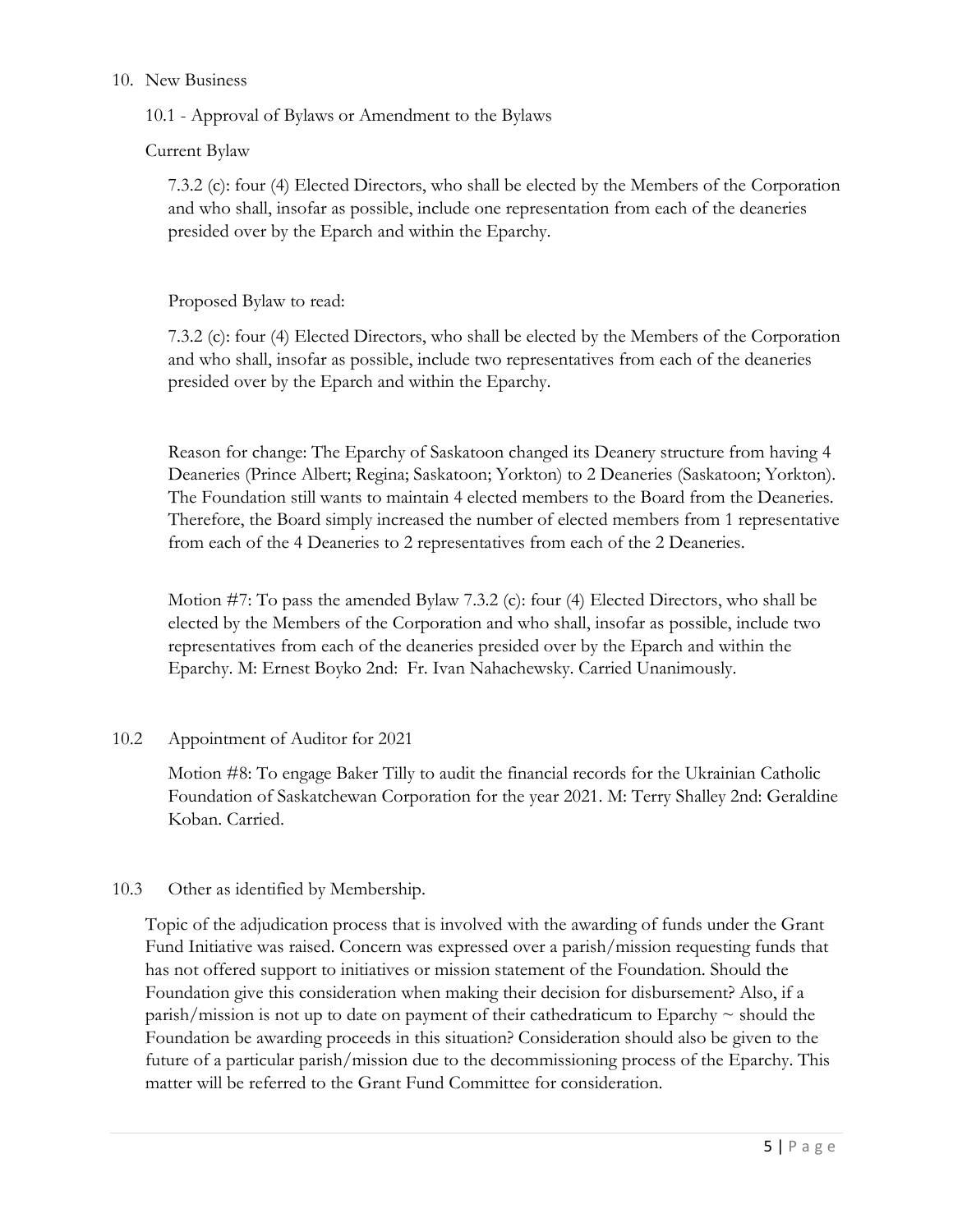#### 11. Election of Board of Directors

11.1 – Election of Board of Directors for the Saskatoon and Yorkton Deaneries

Bob Friesen identified the following Board of Directors elected by the faithful of the Eparchy of Saskatoon:

- Representing the Prince Albert Deanery: Larry Danylyshen (Term expiring 2022)
- Representing the Regina Deanery: Terry Shalley (Term expiring 2021)
- Representing the Saskatoon Deanery: Bob Friesen (Term expiring 2022)
- Representing the Yorkton Deanery: Doreen Rathgeber (Term expiring 2021)

Bob Friesen identified the following members for election:

- Regina Deanery: Terry Shalley
- Yorkton Deanery: Teresa Brischuk

Bob Friesen made 3 calls to the floor for nominations of to the Regina Deanery. Hearing no additional nominations for the Regina Deanery, the following motion were made: Motion #9: Nomination of Terry Shalley for Regina Deanery to cease. M: Fr. Ivan Nahachewsky 2nd Ernest Boyko. Carried. Larry Terry Shalley elected on behalf of the Regina Deanery.

Bob Friesen made 3 calls to the floor for nominations to the Yorkton Deanery. Hearing no additional nominations for the Saskatoon Deanery, the following motion was made:

Motion #10: Nomination of Teresa Brischuk for Yorkton Deanery to cease. M: Fr. Ivan Nahachewsky 2nd: Ernest Boyko. Carried. Teresa Brischuk elected on behalf of the Yorkton Deanery.

Appointments by Bishop Bryan of the Board of Directors for the Representatives from the Finance Council and Eparchial Pastoral Council

Bob Friesen identified the following Board of Directors appointed by the Eparch, Most Rev. Bishop Bryan Bayda, and their terms of office:

- Representing the Consultors: Fr. Ivan Nahachewsky (Term expiring 2021)
- Representing the Finance Council: Glen Lekach (Term expiring 2022)
- Representing the Eparchial Pastoral Council: Geraldine Koban (Term expiring 2022)
- Representing the Member-at-Large: Ernest Boyko (Term expiring 2021)

The following were appointed by the Eparch, Most Rev. Bishop Bryan Bayda to the Board of Directors for another term:

- Representing the Consultors: Fr. Ivan Nahachewsky (Term expiring 2023)
- Representing the Member at Large: Ernest Boyko (Term expiring 2023)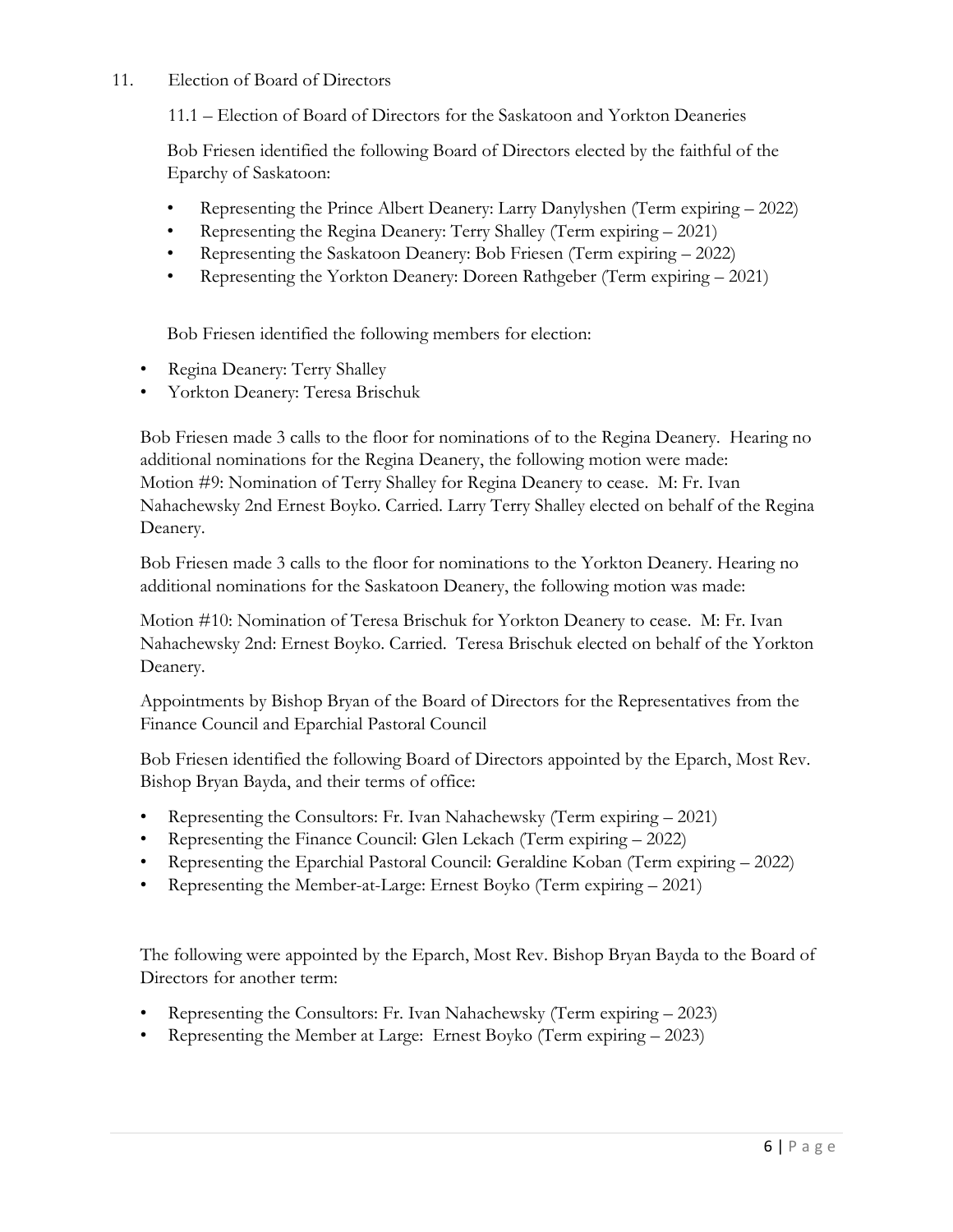The Slate of Officers for the Ukrainian Catholic Foundation of Saskatchewan Corporation are as follows:

Ex-Officio Director: His Excellency Most Reverend Bryan Bayda, C.Ss.R.

Appointed Directors by Eparch – Most Reverend Bryan Bayda, C.Ss.R.:

Consultors Representative: Fr. Ivan Nahachewsky (2021-2023) Finance Council Representative: Glen Lekach (2020-2022) Eparchial Pastoral Council Representative: Geraldine Koban (2020-2022) Director at Large: Ernest Boyko (2021-2023)

Elected Directors:

Saskatoon Deanery: Larry Danylyshen (2020-2022) Yorkton Deanery: Terry Shalley (2021-2023) Saskatoon Deanery: Bob Friesen (2020-2022) Yorkton Deanery: Teresa Brischuk (2021-2023)

12. Adjournment and Closing Prayer

Bob Friesen thanked all those present for attending, and especially the members that continued their terms on the Board of Directors. The administration must serve in sanctification and catechesis, with all duties supporting the ministries of the Eparchy.

Motion #11: To adjourn meeting. M: Larry Danylyshen Carried. Time: 7:50 PM



Bob Friesen, Chair Iris Owchar, Recording Secretary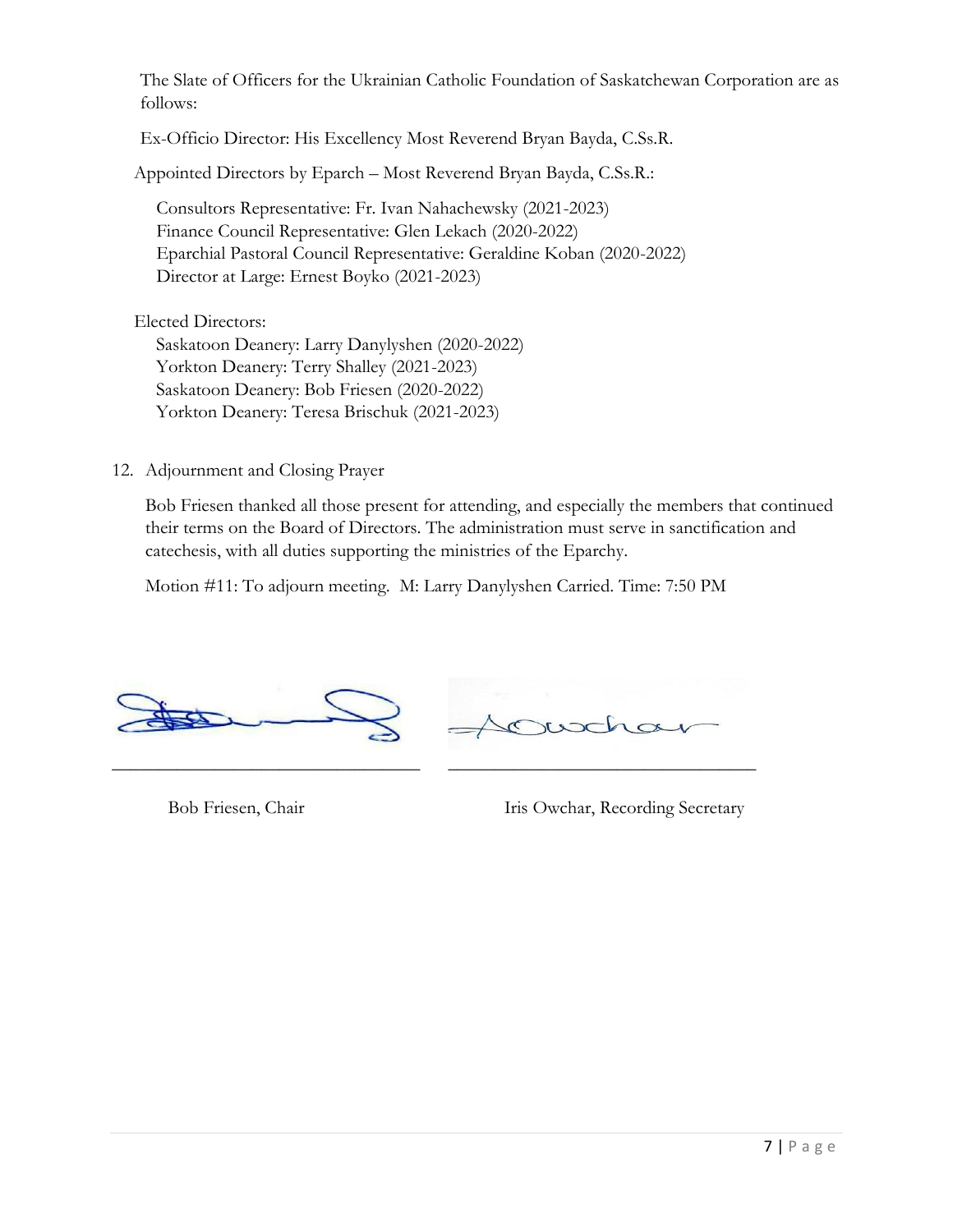

#### **REPORT FROM THE BOARD OF DIRECTORS \_\_\_\_\_\_\_\_\_\_\_\_\_\_\_\_\_\_\_\_\_\_\_\_\_\_\_\_\_\_\_\_\_\_\_\_\_\_\_\_\_\_\_\_\_\_\_\_\_\_\_\_\_\_\_\_\_\_\_\_\_\_\_\_\_\_\_\_\_\_\_\_**

#### **Glory be to Jesus Christ, Glory be Forever!**

On behalf of the Board of Directors and staff, it is my privilege to present an overview of the 2021 year through the information provided in this Annual Report.

The activities undertaken by the Ukrainian Catholic Foundation of Saskatchewan in 2021 were as follows:

- Annual Eparchial Appeal
- "Share the Spirit" 50/50 Lottery Draw
- Disbursement of Funds from the Ukrainian Catholic Foundation Grant Fund
- Support to Parishes through the Parish Offertory Program
- Initiated the Ukrainian Catholic Foundation's Legacy Giving Program.

#### **Annual Eparchial Appeal**

The Foundation was able to resume the Annual Eparchial Appeal after a one-year absence because of the COVID-19 pandemic in 2020. As funding to the Eparchy from other external sources continues to diminish, and at times is even discontinued, the Eparchy is now dependent more than ever for the Foundation to raise funds to help fund the Eparchial Ministries and other needs of the Eparchy. The Annual Eparchial Appeal is one of the fundraising initiatives designed to raise funds for the Eparchial Ministries and for other Eparchial Organizations who contribute to the charism of the Eparchy.

The 2021 Annual Eparchial Appeal raised \$149,170 that was distributed as follows:

|           | • Ukrainian Catholic Religious Education Centre | \$56,161  |
|-----------|-------------------------------------------------|-----------|
| $\bullet$ | <b>Eparchial Communications Office</b>          | \$11,232  |
| $\bullet$ | Family & Life Ministry                          | \$22,464  |
|           | • Youth & Young Adults Ministry                 | \$8,425   |
|           | • St. Matthew's Clergy Society                  | \$19,656  |
| $\bullet$ | Bishop Roborecki Foundation                     | \$11,232  |
| $\bullet$ | Ukrainian Catholic Foundation of Saskatchewan   | \$20,000  |
| Total     |                                                 | \$149,170 |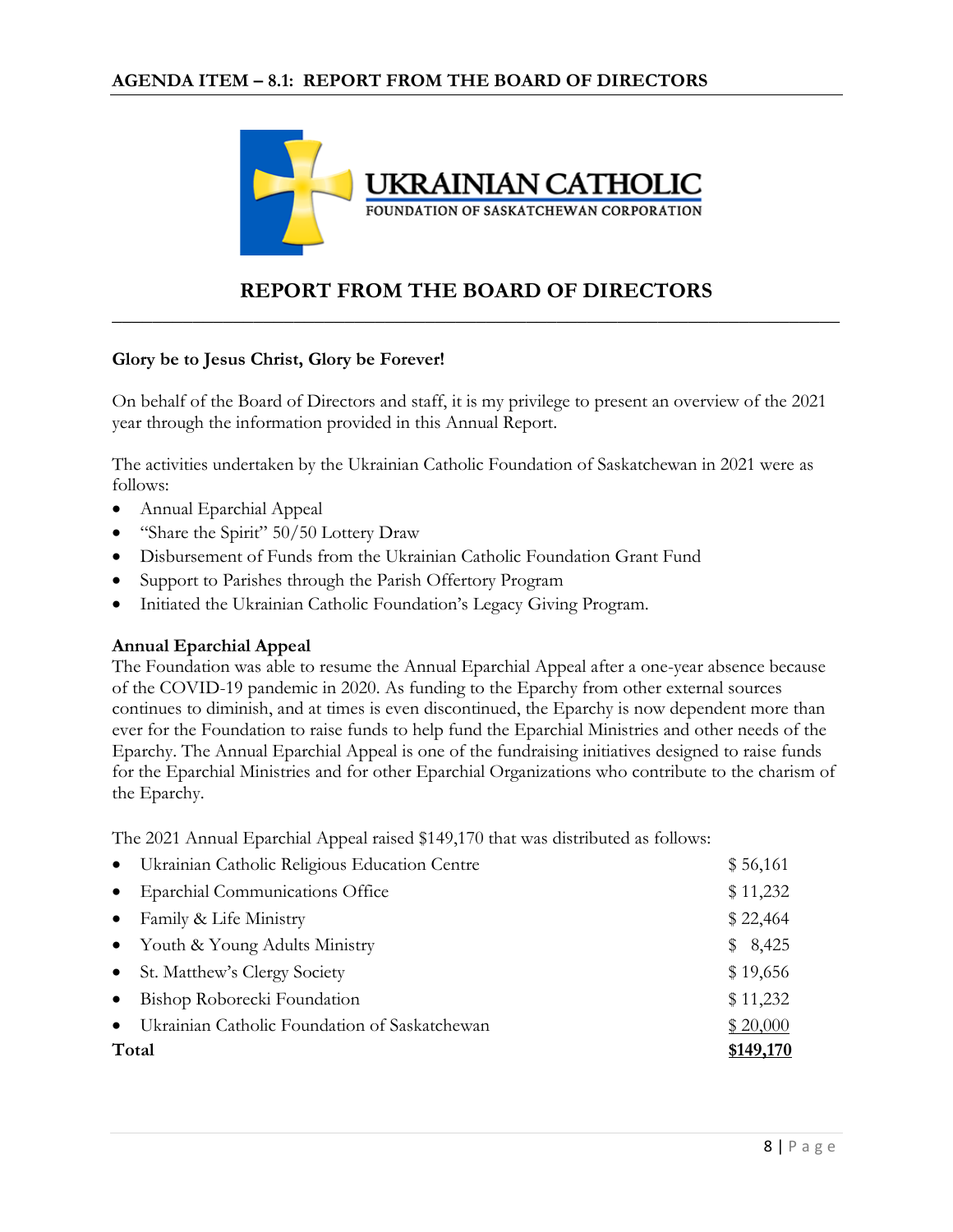St. Matthew Clergy Society was established to provide the Clergy of our Eparchy a supplemental provincial plan for health and dental benefits, life insurance and funds for retirement. The Faithful of the Eparchy have a responsibility to ensure the welfare of our Clergy.

The Bishop Roborecki Foundation joined the Ukrainian Catholic Foundation's fundraising effort instead of doing their own fundraising effort. This Foundation provides funding for seminarians and education of the Clergy.

Over the past 6 years, the Annual Eparchial Appeal has been able to raise \$942,983 for the Eparchial Ministries and Eparchial Organizations, and for Parishes through the Parish Rebate program.

#### **2021 "SHARE THE SPIRIT" 50/50 LOTTERY DRAW**

The Foundation conducted a "Share the Spirit" 50/50 Lottery Draw from October to December, with the draw date being made on December 3, 2021. The "Share the Spirit" Lottery provides the Faithful of the Eparchy an opportunity to participate in a 50/50 Lottery Draw; to support their favorite Ukrainian Catholic Parish/Mission or the designated Eparchial Organization in the Eparchy of Saskatoon; and to also assist the Foundation in promoting the cultural, social, educational, and spiritual initiatives, policies, and objectives of the Eparchy of Saskatoon among Ukrainian Catholics in the Province of Saskatchewan.

All the funds raised through the "Share the Spirit" Lottery Draw are distributed to the Eparchy of Saskatoon. The total amount from the Designated Beneficiaries portion of the lottery over the 4 years has amounted to \$62,140. This amount was distributed to the designated Parishes and Eparchial Organizations named as designated beneficiaries on the lottery tickets sold. The results of the "Share the Spirt" Lottery Draw over the 4 years is provided below:

|                              | 2021     | 2020     | 2019     | 2018     | Total     |
|------------------------------|----------|----------|----------|----------|-----------|
| Number of Tickets Sold       | 3,272    | 3,290    | 2,922    | 2,944    | 12,428    |
| Value of Tickets Sold        | \$65,440 | \$65,800 | \$58,440 | \$58,880 | \$248,560 |
| Winner's Portion             | \$32,720 | \$32,900 | \$29,220 | \$29,440 | \$124,280 |
| Designated Beneficiary Total | \$16,360 | \$16,450 | \$14,610 | \$14,720 | \$62,140  |
| <b>Total Expenses</b>        | \$9,398  | \$8,735  | \$6,401  | \$7,037  | \$31,571  |
| Net Profit                   | \$6,975  | \$7,721  | \$8,209  | \$7,683  | \$30,588  |
| <b>SLGA</b> Rebate           | \$5,830  | \$6,040  | \$5,637  | \$5,601  | \$23,108  |
|                              |          |          |          |          |           |

Winners:

2018 - Steve Schabel (Foam Lake) 2019 - Gary Sereda (Saskatoon)

2020 - Greg & Lori Hudye (Kamsack) 2021 – Lawrence & Ursula Popovitch (Bruno)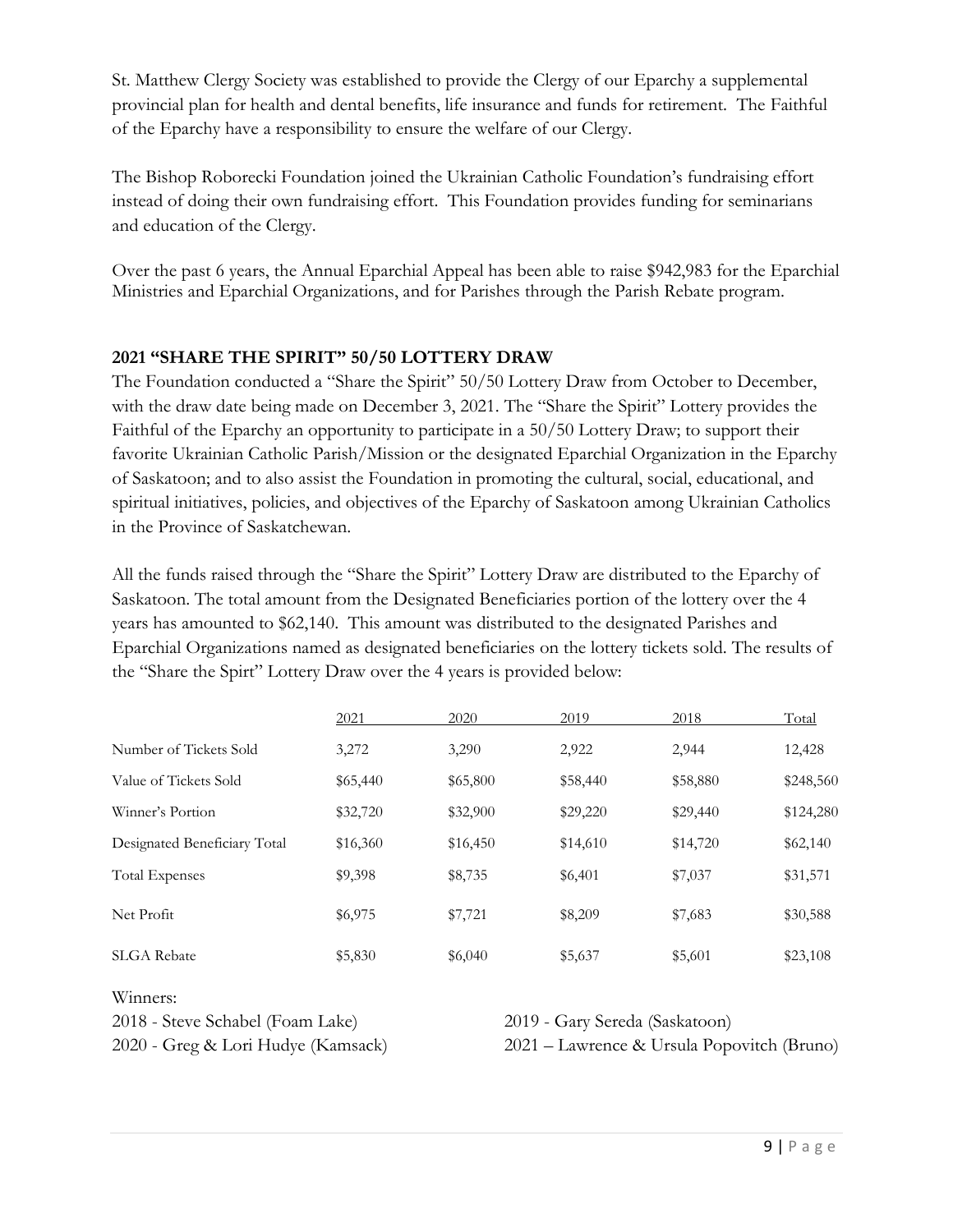*"THANK YOU*" does not begin to express the appreciation that the Foundation has for all who generously support the Annual Eparchial Appeal, and other fundraising initiatives. We hope and pray that you will extend this generosity to the 2022 Annual Eparchial Appeal.

#### **UKRAINIAN CATHOLIC FOUNDATION OF SASKATCHEWAN GRANT FUND.**

The Foundation distributed \$57,700 as part of the Grant Fund distribution program towards funding worthwhile projects throughout the Eparchy. Eparchial organizations/parishes/missions were given the opportunity to submit grant applications to the Foundation for projects under criteria established by the Foundation. The Foundation received 13 grant applications in 2021 for a total value of \$73,654. The distribution of the 2021 Grant Fund per applicant is as follows.

| <b>SASKATOON DEANERY</b> |                                                                                                                                                                                            | \$23,600 |
|--------------------------|--------------------------------------------------------------------------------------------------------------------------------------------------------------------------------------------|----------|
| 1)                       | St. George's Ukrainian Catholic Church (Prince Albert)<br>Amount of Grant Approved:<br>Project: Hall Roof Repair<br>Amount of Grant Requested: \$7,500                                     | \$7,500  |
| 2)                       | Dormition of the Blessed Mother of God (Saskatoon)<br>Amount of Grant Approved:<br>Project: Church Window Replacement<br>Amount of Grant Requested: \$5,000                                | \$5,000  |
| 3)                       | Holy Spirit Parish (Orlow)<br>Amount of Grant Approved:<br>Project: Repair to Church structure<br>Amount of Grant Requested: \$2,100                                                       | \$2,100  |
| 4)                       | St. George's Cathedral (Saskatoon)<br>Amount of Grant Approved:<br>Project: Stabilize Temperature in Freezer Room (Fire Code)<br>Amount of Grant Requested: \$3,000                        | \$3,000  |
| 5)                       | SS. Peter & Paul Ukrainian Catholic Church (Bodnari)<br>Amount of Grant Approved:<br>Project: Prepare for Church Painting in 2023; Bell Tower Repair<br>Amount of Grant Requested: \$3,500 | \$3,500  |
| 6)                       | Sacred Heart Ukrainian Catholic Parish (Vonda)<br>Amount of Grant Approved:<br>Project: Church Window Repair & Replacement<br>Amount of Grant Requested: \$2,500                           | \$2.500  |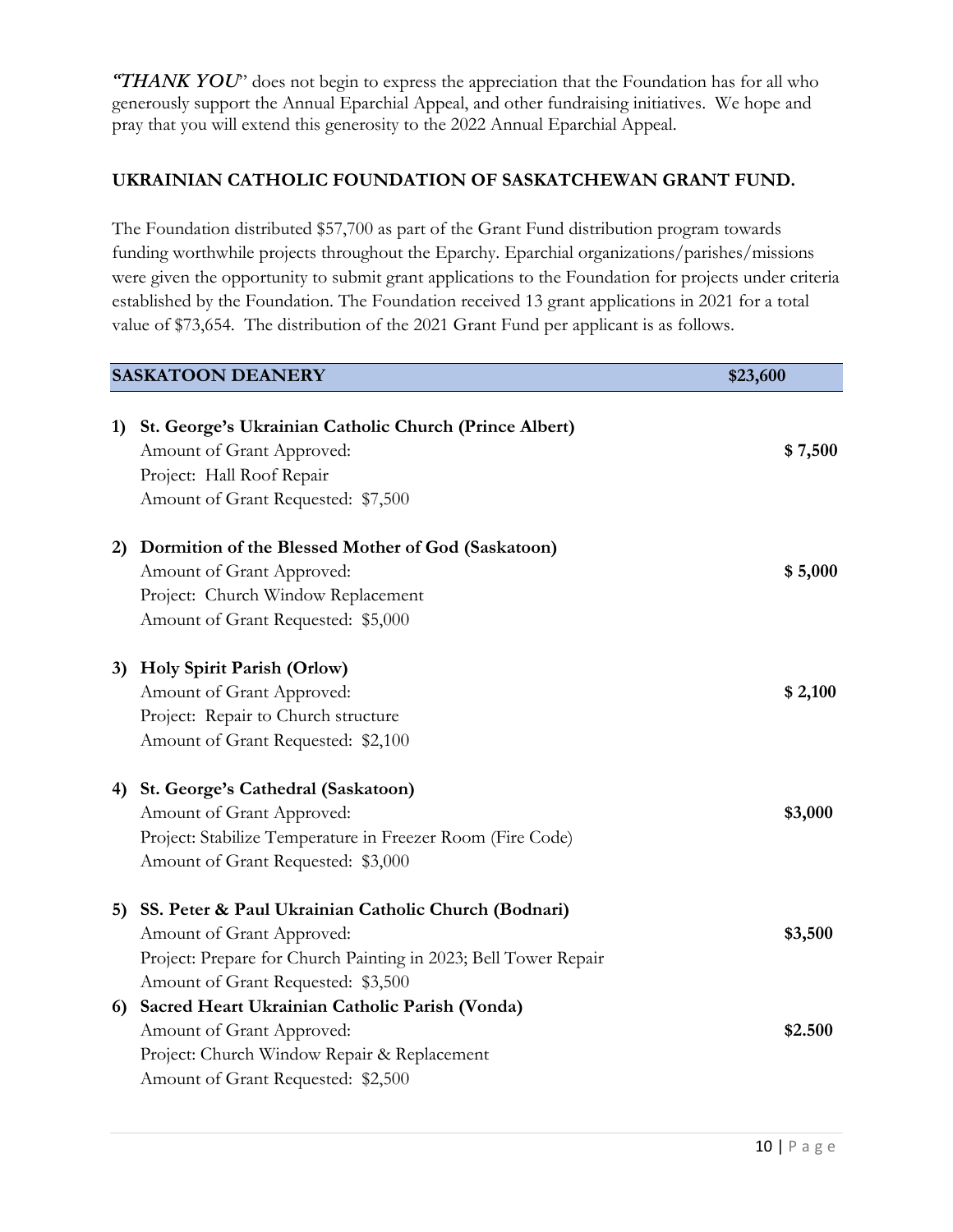| <b>YORKTON DEANERY</b>                                                                                                                                                                                                                                                                   |         |  |
|------------------------------------------------------------------------------------------------------------------------------------------------------------------------------------------------------------------------------------------------------------------------------------------|---------|--|
| Sacred Heart Parish - Wynyard<br>7)<br>Amount of Grant Approved:<br>\$<br>Project: Computer & Printer for Rectory<br>Amount of Grant Requested: \$500                                                                                                                                    | 500     |  |
| 8) St. Demetrius Ukrainian Catholic Church - Holar<br>Amount of Grant Approved:<br>Project: Church Building Restoration Project<br>Amount of Grant Requested: \$10,000                                                                                                                   | \$5,000 |  |
| St. John, the Baptist Parish (Arran) – Church Now Closed)<br>9)<br>Amount of Grant Approved:<br>Project: Cemetery Identification Plaque<br>Amount of Grant Requested: \$1,750                                                                                                            | \$1,750 |  |
| 10) SS. Peter & Paul Ukrainian Catholic Parish - Rama<br>Amount of Grant Approved:<br>Project: Church Porch Windows<br>Amount of Grant Requested: \$2,000                                                                                                                                | \$2,000 |  |
| 11) St. Athanasius Ukrainian Catholic Parish - Regina<br>Amount of Grant Approved:<br>Project: Improving Office Technology for Livestreaming & Parish Support<br>Amount of Grant Requested: \$1,800                                                                                      | \$1,800 |  |
| 12) St. Basil's Ukrainian Catholic Parish - Regina<br>Amount of Grant Approved:<br>Project: Install Security System<br>Amount of Grant Requested: \$7,000                                                                                                                                | \$7,000 |  |
| 13) St. Mary's Ukrainian Catholic Church Our Mother of Perpetual Help - Yorkton<br>Amount of Grant Approved:<br>\$16,050<br>Project: Church Renovation - Post Monastery Demolition<br>Amount of Grant Requested: \$27,004<br><b>OTHER INITIATIVES</b><br><b>Parish Offertory Program</b> |         |  |

Parishes who do not have a facility to collect donations through an on-line channel can participate in the Foundation's Parish Offertory Program. This program was established in 2020 by the Foundation so that parishioners could make an on-line donation to their parish through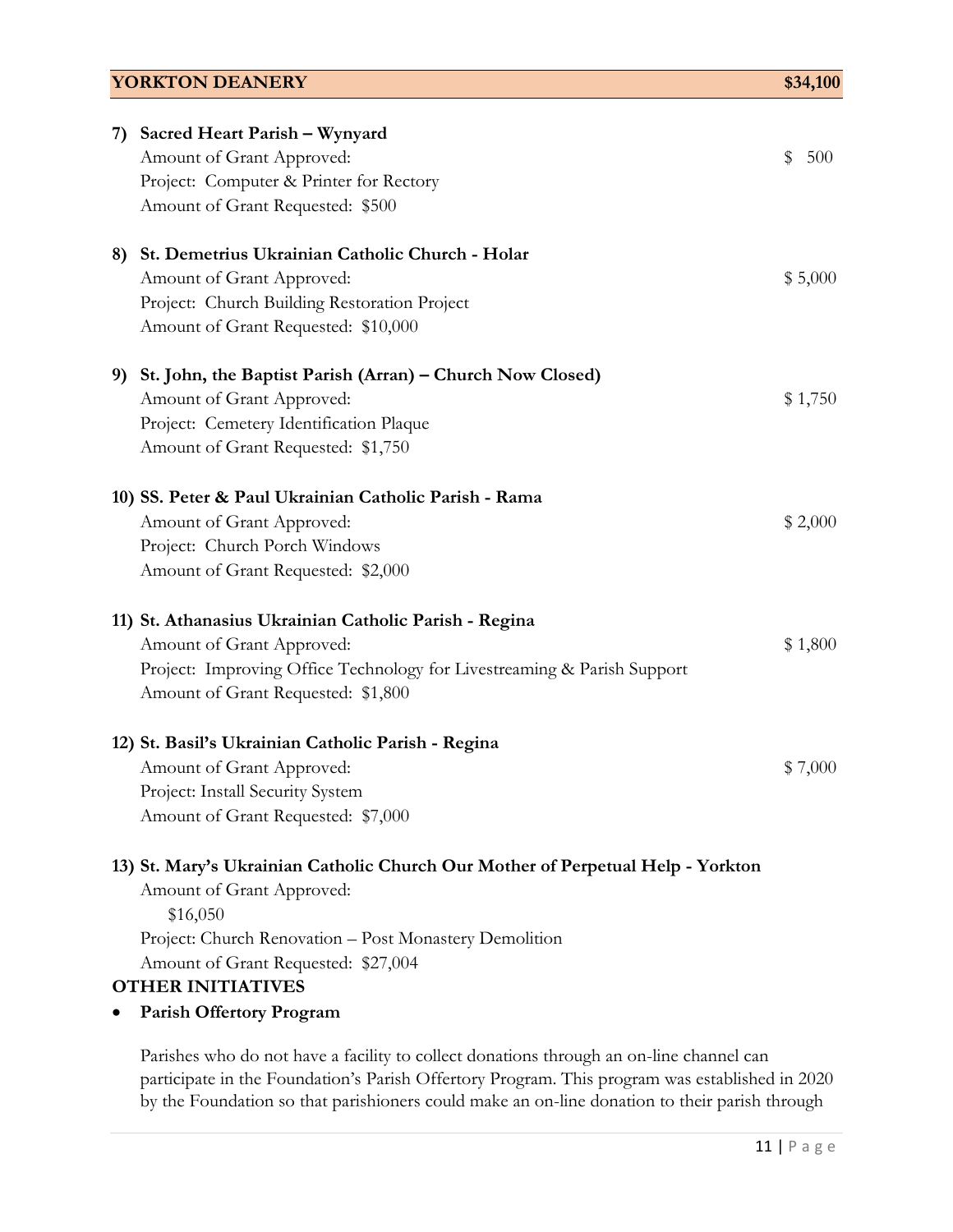the Foundation's credit card system. The Foundation then remits those funds collected through the Parish Offertory Program to the Parishes designated by the donor. Through the Parish Offertory Program, the Foundation collected and turned over \$19,122.00 to the Parishes in 2020 and 2021.

This program was established primarily to assist Parishes to collect donations through the COVID-19 pandemic. However, Parishioners continue to use this program today.

#### • **Legacy Giving Initiative**

The Ukrainian Catholic Foundation of Saskatchewan introduced the Legacy Giving initiative in 2021. Legacy Giving is a program where individuals, families or organizations will be able to leave a Legacy Gift through the Foundation to the Eparchy or to their Parishes. Leaving a Legacy Gift will contribute to ensure the sustainability of the Ukrainian Catholic Church and Faith in Saskatchewan. A Legacy Giving brochure outlining the Foundation's Legacy Program was sent to all the Parish Families in the Eparchy in late 2021. Benefactors to the Foundation's Legacy Giving will have the opportunity to become members of the St. Nicholas Society. Work by the Foundation to solicit legacy giving gifts will begin in earnest in 2022.

#### • **Updating the Eparchial/Foundation's Membership Base**

The Foundation embarked on a project to update the Foundation's membership base not only to ensure that the information on file was accurate and current, but to also prepare the Foundation for the conversion to the new Eparchial data management system. Jonathan Lashyn, one of our seminarians, was hired to work on this project. Jonathan was able to contact approximately 1,600 Parish Families in the Eparchy. One of the goals of this project was to gather/update email addresses so that the Foundation can communicate with our Parish Families through email. This is a very cost-effective method of communication which will allow the Foundation to communicate with our Parish Families on a more frequent basis. Jonathan proved to be a great ambassador for the Foundation as well as for the Eparchy. His public relations skills are exceptional, and this has proven to be very worthwhile in not only in gathering current contact information but also to just touch base with our Parish Families and get a sense of their well-being and share information regarding the Foundation and the Eparchy.

The successful conversion to the Eparchy's new data management system (Dioceses Data Management System) took place on June 10, 2021.

#### **BOARD OF DIRECTORS**

I would like to extend a very sincere and heartfelt THANK YOU to the Board of Directors and Board Committees for their commitment and dedication to the Foundation. Your contribution has made a significant difference to the success of the Foundation. The Board of Directors and Board Committees are as follows below:

#### **Directors Elected by Ordinary Members: (Date Term Expiring in Brackets)**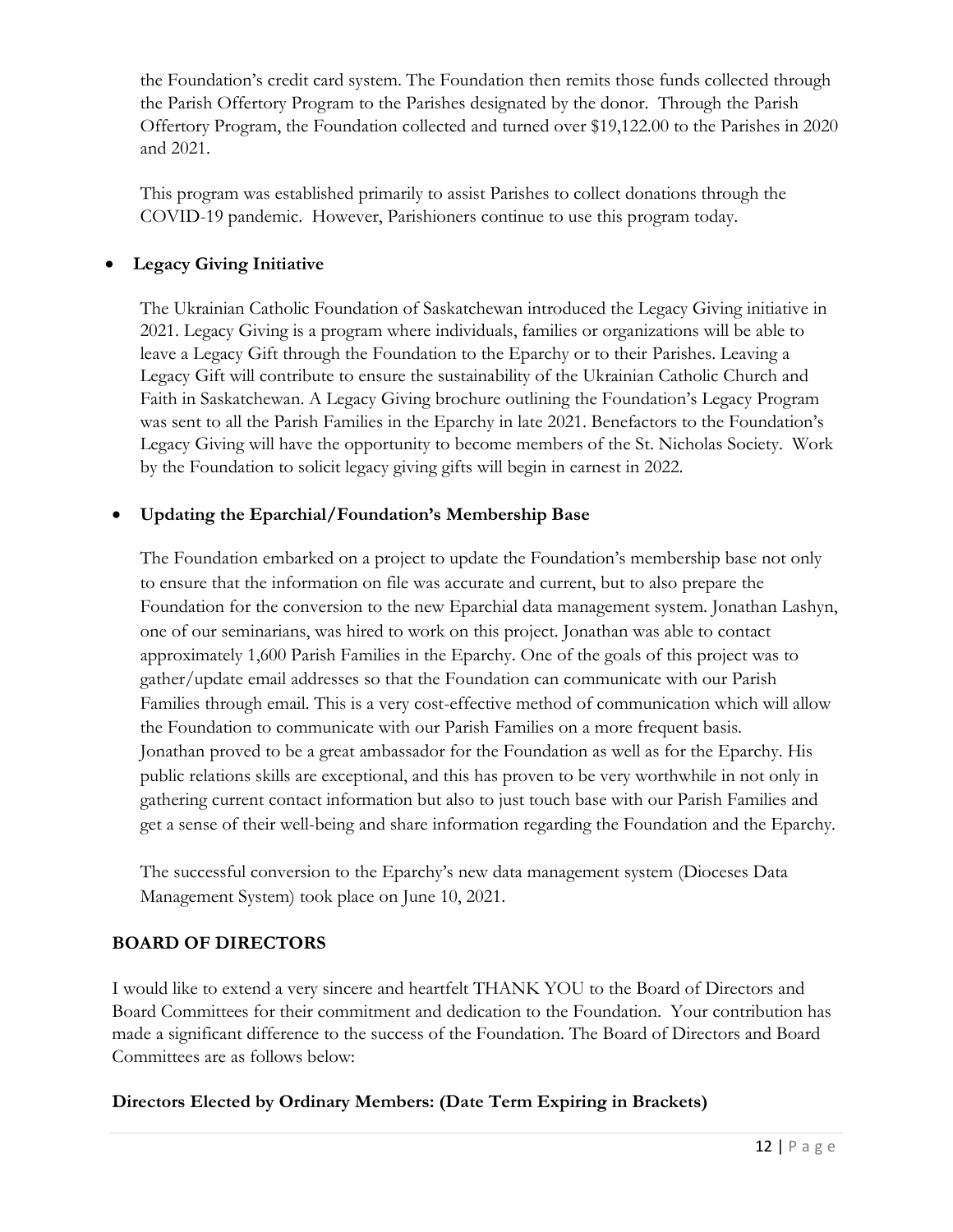Representative from the Prince Albert Deanery: Larry Danylyshen (2022) Representative from the Regina Deanery: Terry Shalley (2023) Representative from the Saskatoon Deanery: Bob Friesen (2022) Representative from the Yorkton Deanery: Teresa Brischuk (2023)

#### **Directors Appointed by Eparch:**

Representative from Consultors: Rev. Ivan Nahachewsky (2023) Representative from Finance Council: Glen Lekach (2022) Representative from Pastoral Council: Doreen Rathgeber (2022) \*\* Representative Member-at-Large: Ernest Boyko (2023)

\*\* Doreen Rathgeber assumed the term held by Geraldine Koban who passed away in April 2022. Вічная Память - Eternal Memory!!

#### **BOARD COMMITTEES**

Executive Committee Audit & Finance Committee Bob Friesen – Chair, Board of Directors Terry Shalley - Chair Ernest Boyko - Vice-Chair Board of Directors Teresa Brischuk Doreen Rathgeber – Secretary Bob Friesen Terry Shalley - Treasurer

Glen Lekach – Chair Ernest Boyko – Chair Bishop Bryan Bayda, C.Ss.R. Larry Danylyshen Father Ivan Nahachewsky Doreen Rathgeber Norbert Wasylenko Kim Worona

Staff Office Administrator – Iris Owchar Executive Director – Morris Smysnuik

Grant Fund Committee Fundraising Strategies Committee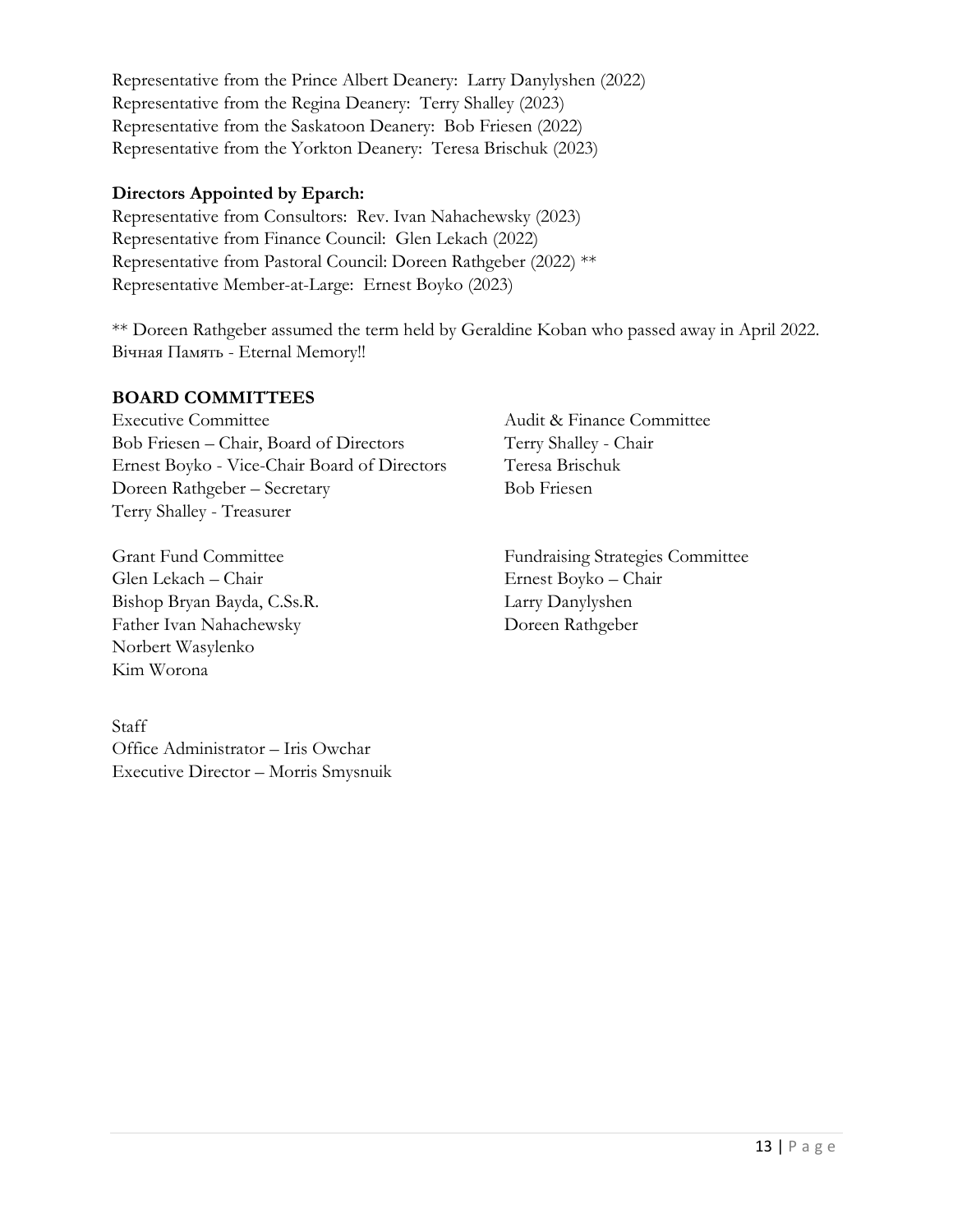#### **SUMMARY**

In summary, I think we should be immensely proud of what the Foundation has been able to accomplish in these challenging times and I am very humbled by the dedication of our Board, and the strong support of the Clergy and Eparchial Family. I believe that the work that our Lord has placed before us is worthy of our strongest efforts and those efforts are evident throughout our Eparchy!

#### *"THANK YOU VERY MUCH"*

THANK YOU does not begin to express the appreciation that the Foundation has for all who generously support our fundraising initiatives. We hope and pray that you will continue to support the Foundation's initiatives in 2022.

Respectfully,

Bob Friesen President, Board of Directors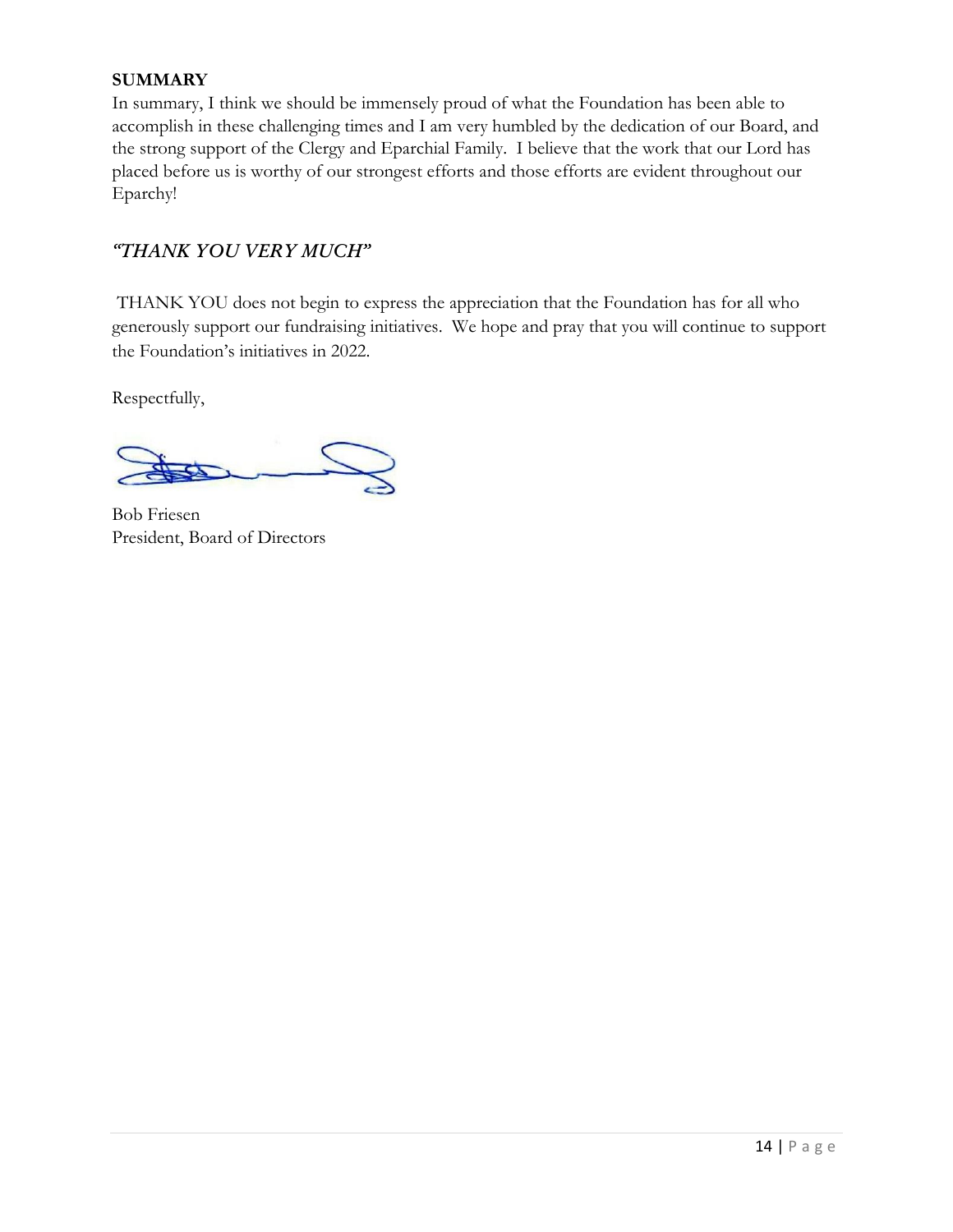#### **AGENDA ITEM - 8.2: FINANCIAL STATEMENT REPORT, AND APPROVAL OF AUDITED FINANCIAL STATEMENTS FOR THE FISCAL PERIOD JANUARY 1, 2021, TO DECEMBER 31, 2021.**

The audited financial statements for the period January 1, 2021, to December 31, 2021, are presented as a separate link on the website (under Notice of Meeting).

#### **AGENDA ITEM 10.1: APPROVAL OF THE PROPOSED AMENDMENTS TO THE BYLAWS 6.6, 6.9 AND 7.6.**

The Board of Directors are recommending approval to the proposed amendments to bylaws as presented below.

#### **Bylaw 6.6 – Quorum**

Current Bylaw: "The quorum at any meeting of the Members shall be the Eparch Member and at least one Ordinary Member in person".

Proposed Bylaw Amendment: "The quorum at any meeting of the Members shall be the Eparch Member either in person or represented by proxy and at least one Ordinary Member in person".

Reason for Change: The change will allow the Eparch to appoint a proxy in the event that he is unable to attend the meeting.

#### **Bylaw 6.9 – Proxy Voting**

Current Bylaw**:** "No Member shall be entitled to be represented by proxy at a meeting of Members".

Proposed Bylaw Amendment: "No Ordinary Member shall be entitled to be represented by proxy at a meeting of Members. The Eparch Member shall be entitled to be represented by proxy at a meeting of Members".

Reason for Change: The change will allow the Eparch to appoint a proxy in the event that he is unable to attend the meeting.

#### **Bylaw 7.6 – Number of Terms**

Current Bylaw: "There is no limitation on the number of terms for which an Appointed Director may be re-appointed to be a Director of the Corporation. An Elected Director may be re-elected for a maximum of five (5) consecutive terms, after which the Elected Director is ineligible for election to the Board until at least eleven months after the Director's **third term ended".**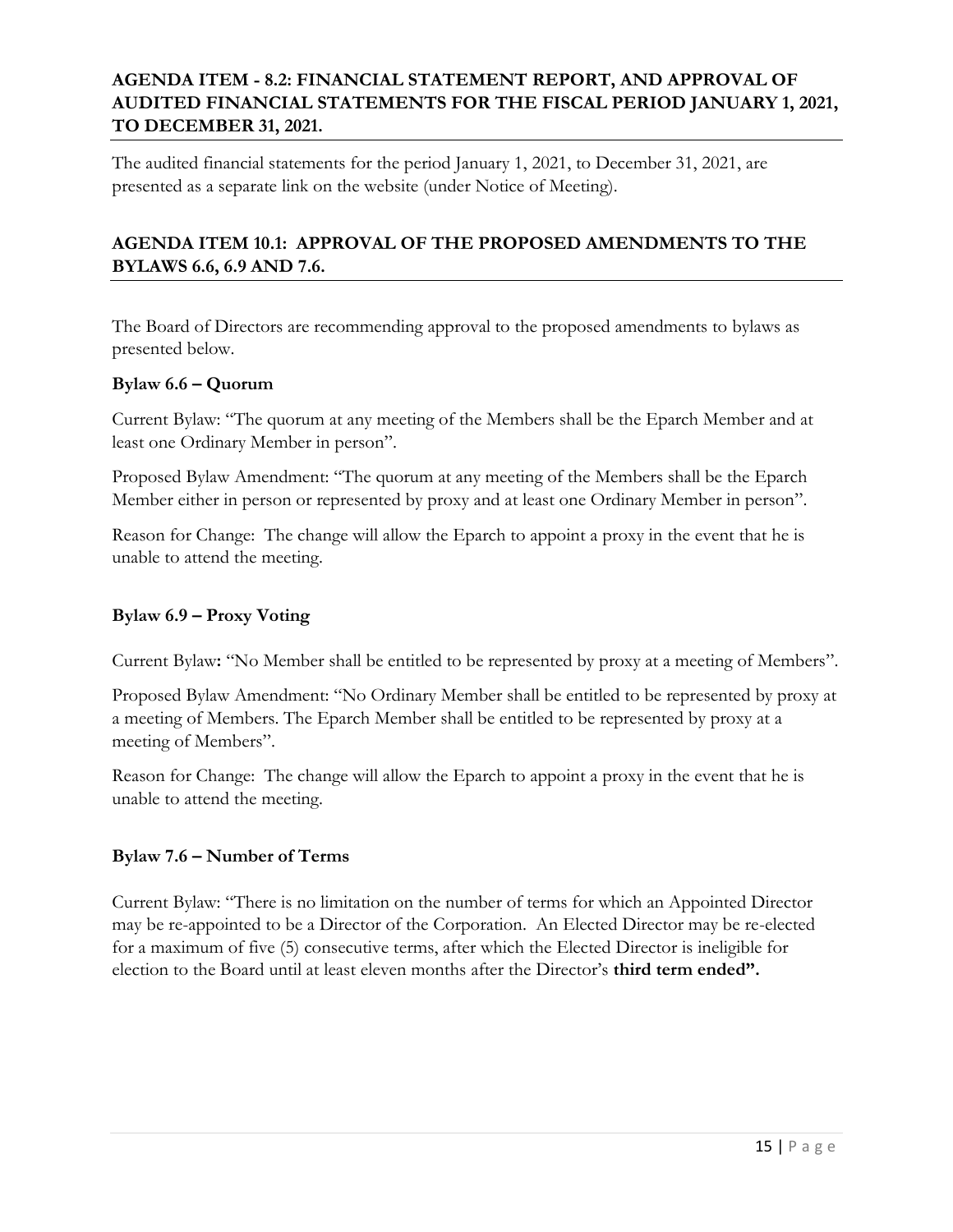Proposed Bylaw Amendment: "There is no limitation on the number of terms for which an Appointed Director may be re-appointed to be a Director of the Corporation. An Elected Director may be re-elected for a maximum of five (5) consecutive terms, after which the Elected Director is ineligible for election to the Board until at least eleven months after the Director's **fifth (5th) term ended".**

Reason for Change: To correct an error from the original bylaw. There was a time when the original bylaws were being drafted consideration was being given to have the maximum number of consecutive terms served be elected directors at 3 (three) maximum terms. Therefore, the original bylaw indicating the "third terms ended" made sense. However, when the maximum consecutive terms was changed to 5 (five) terms, the "third term" was not changed to "fifth term" as an oversight.

#### **AGENDA ITEM -10.2: APPOINTMENT OF THE AUDITOR FOR 2022.**

The Board of Directors recommends the appointment of Baker Tilly, LLP (Saskatoon) to conduct the audit of the Ukrainian Catholic Foundation of Saskatchewan Corporation for the fiscal period January 1, 2022 to December 31, 2022.

#### **AGENDA ITEM – 11: ELECTION OF BOARD OF DIRECTORS**

The 2021-2022 Board of Directors for the Ukrainian Catholic Foundation of Saskatchewan Corporation are presented below:

#### **Evergreen Director: Bishop Bryan Bayda, C.Ss.R.**

#### **Appointments by Eparch (Bishop Bryan Bayda)**

- Representing Consultors: Father Ivan Nahachewsky Term Expiring 2023
- Representing Finance Council: Glen Lekach Term Expiring 2022
- Representing Eparchial Pastoral Council: Doreen Rathgeber Term Expiring 2022
- Representing Member-at-Large: Ernest Boyko Term Expiring 2023

#### **Elected by the Members of the Eparchy of Saskatoon**

- Representing the Saskatoon Deanery
	- $\checkmark$  Larry Danylyshen Term Expiring 2022
	- $\checkmark$  Bob Friesen Term Expiring 2022
- Representing the Yorkton Deanery
	- $\checkmark$  Teresa Brishcuk Term Expiring 2023
	- $\checkmark$  Terry Shalley Term Expiring 2023